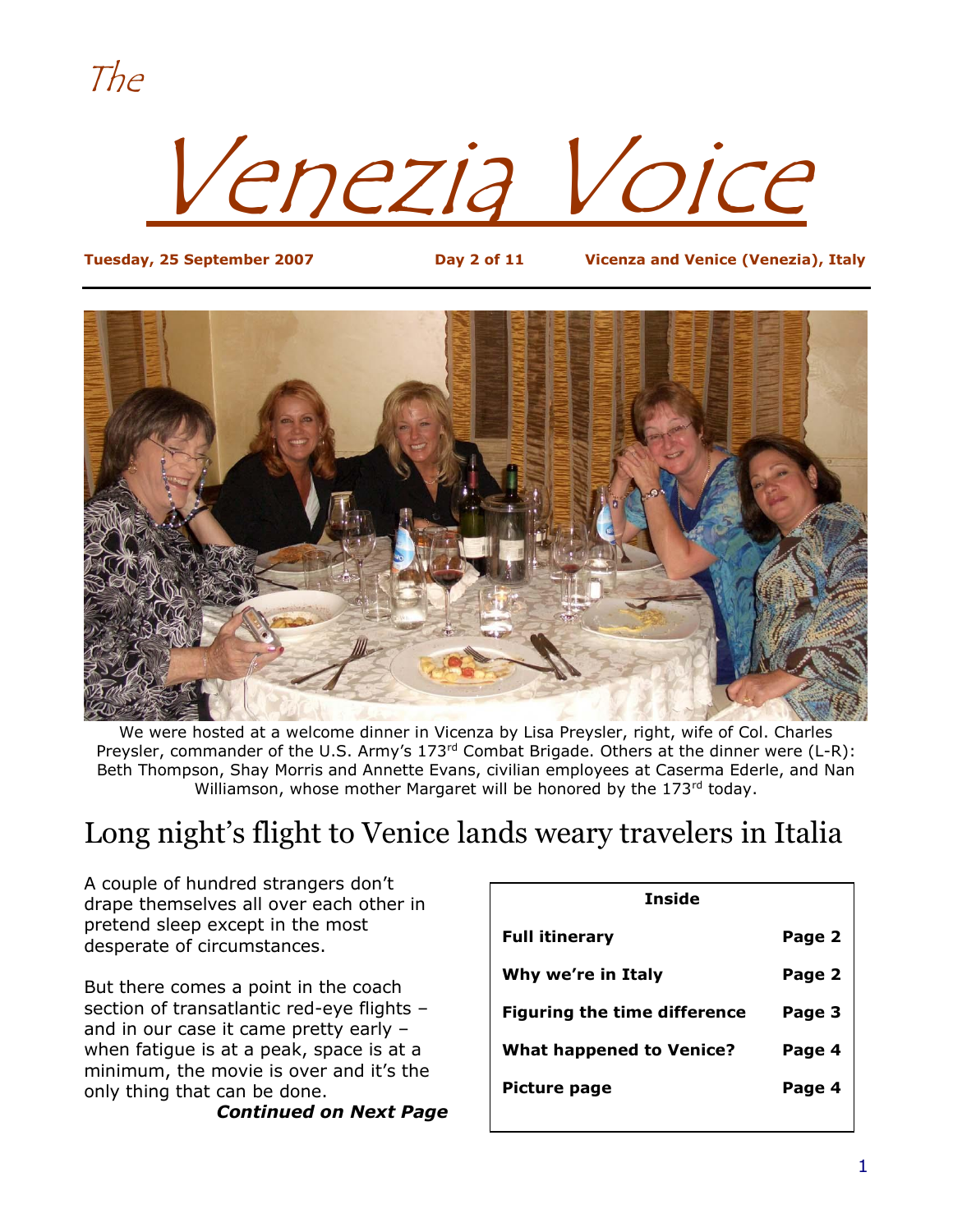### Here's our full itinerary

| <b>Sunday</b> | <b>Monday</b>                             | <b>Tuesday</b>            | <b>Wednesday</b>                                                                   | <b>Thursday</b>                | Friday          | <b>Saturday</b>            |
|---------------|-------------------------------------------|---------------------------|------------------------------------------------------------------------------------|--------------------------------|-----------------|----------------------------|
| Sept 23       | 24<br>Fly to Italy                        | 25<br>Arrive in<br>Venice | 26<br>Vicenza<br>Dedication of<br>Margaret<br>Williamson<br><b>Memorial Garden</b> | 27<br>Vicenza to<br>Lake Como  | 28<br>Lake Como | 29<br>Lake Como to<br>Rome |
| 30<br>Rome    | Oct 1<br>Rome to<br>Florence &<br>Tuscany | 2<br>Tuscany              | 3<br>Tuscany to Milan                                                              | Fly to United<br><b>States</b> | 5               | 6                          |

### Weary travelers land in Italy *Continued from front page*

Fortunately, before anything that resembled a terrorist act occurred, the rays of the early rising sun came through the cabin windows indicating the end of our flight to Venice, where we landed only half an hour late on a warm, humid morning.

We were trapped on the autostrada between the airport and Caserma Ederle in Vicenza, where we are being hosted by the U.S. Army, by a traffic jam that held hundreds of cars and trucks motionless for an hour. But we eventually arrived grungy and weary for the ceremony tomorrow that will honor Nan Williamson's mother for her service to the U.S. Army and in particular to the 173rd Combat Brigade based here. (See story below)

Lisa Preysler, wife of the brigade's current commander, hosted a small dinner for us



tonight, but otherwise our first day in Italy was spent resting up from our night crossing the pond. Tomorrow's newsletter will have tourist and ceremony pictures.

 $\_$  , and the set of the set of the set of the set of the set of the set of the set of the set of the set of the set of the set of the set of the set of the set of the set of the set of the set of the set of the set of th

## Why Nan, Beth and Jody are in Italy: Margaret Williamson

The late Margaret Williamson, Nan's mother, will be honored Wednesday,

Sept. 26 with the dedication of a memorial garden by the U.S. Army's 173rd Airborne Brigade Combat Team at Caserma Ederle in Vicenza, Italy. She was founder of the Dependents Assistance Office, an organization that



evolved into what the Army now calls Army Community Service.

As wife of General Ellis Williamson, the 173<sup>rd'</sup>s commander in 1965 when it was deployed from Okinawa to become the Army's first ground combat unit in Vietnam, Mrs. Williamson assumed the critical role of leading and caring for some 700 family members left behind. She acted as counselor, mentor and guide to these dependents with financial and emotional problems, babies due and, inevitably, grief.

Mrs. Williamson reached out to the *Continued on next page*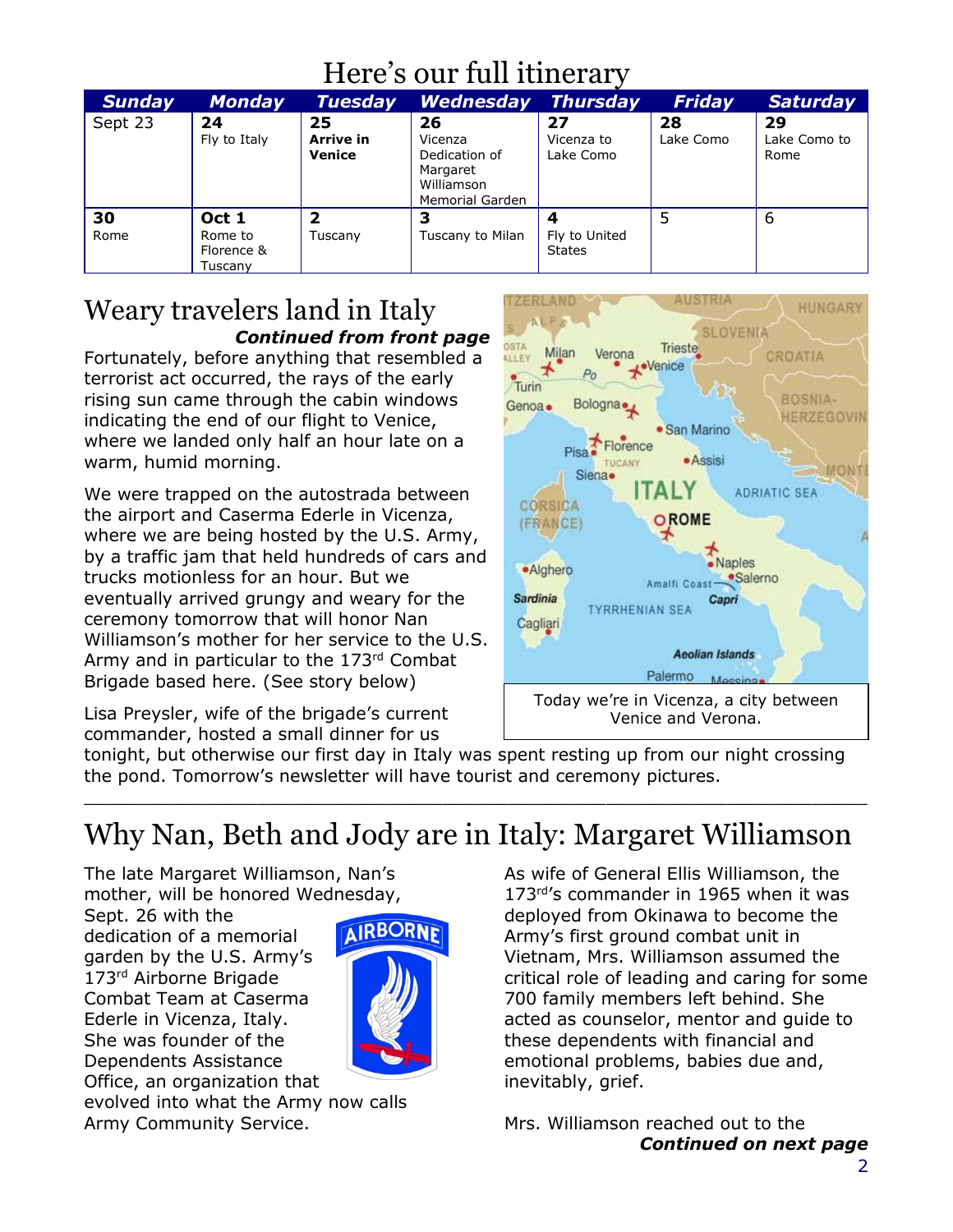### Would it be OK to call?

| When it's this time in California<br>/ it's this time in Italy | When it's this time in N.C.<br>/ it's this time in Italy |
|----------------------------------------------------------------|----------------------------------------------------------|
| $9$ a.m. / 6 p.m.                                              | 9 a.m. $/$ 3 p.m.                                        |
| Noon $/ 9$ p.m.                                                | Noon $/ 6$ p.m.                                          |
| 3 p.m. / Midnight                                              | 3 p.m. / 9 p.m.                                          |
| 6 p.m. $/$ 3 a.m.                                              | 6 p.m. / Midnight                                        |
| 9 p.m. $/ 6$ a.m.                                              | 9 p.m. / 3 a.m.                                          |

### Why Nan, Beth and Jody are in Italy: Margaret Williamson

*\_\_\_\_\_\_\_\_\_\_\_\_\_\_\_\_\_\_\_\_\_\_\_\_\_\_\_\_\_\_\_\_\_\_\_\_\_\_\_\_\_\_\_\_\_\_\_\_\_\_\_\_\_\_\_\_\_\_\_\_\_\_\_\_*

#### *Continued from previous page*

brigade wives on Okinawa for help. Most of these were young women who had never had their spouse in a war zone – let alone injured or killed. Under her guidance, and with the help of officers left on island, the Dependents Assistance Office undertook to "take care of our own." They helped to deliver death notifications, counsel those undergoing severe emotional distress, helped when children were sick, injured or born.

After the Brigade had been deployed about 90 days, Headquarters – Department of the Army decided that the Brigade's dependents would not be allowed to remain on Okinawa. A whole new set of problems arose and the Dependants Assistance Office, with Mrs.

Williamson's encouragement, stepped up to help. In conjunction with the Air Force and Army personnel, families were prepared to be evacuated off island – papers signed, forms completed, families notified.

Soon after the evacuation was completed, the Army created Army Community Service, modeled on Mrs. Williamson's organization, which serves Army families worldwide today.

Margaret, a native of Morganton, N.C., was married to Ellis Williamson for 64 years. They lived in Washington, D.C., until last winter. He died Jan. 28, and she died Feb. 16 at age 88. They are buried together in Arlington National Cemetery.

### Where we're staying in Vicenza

#### **Tuesday-Wednesday, 25-26 Sept.**

#### **EDERLE INN**

Caserma Ederle, Bdlg. 345 Viale Della Pace Vicenza, Italy

Caserma Ederle in Vicenza is the home to the Ederle Inn, a 12-room hotel. The hotel is operated by the U.S. Army for guests visiting the military base about 40 miles west of Venice.

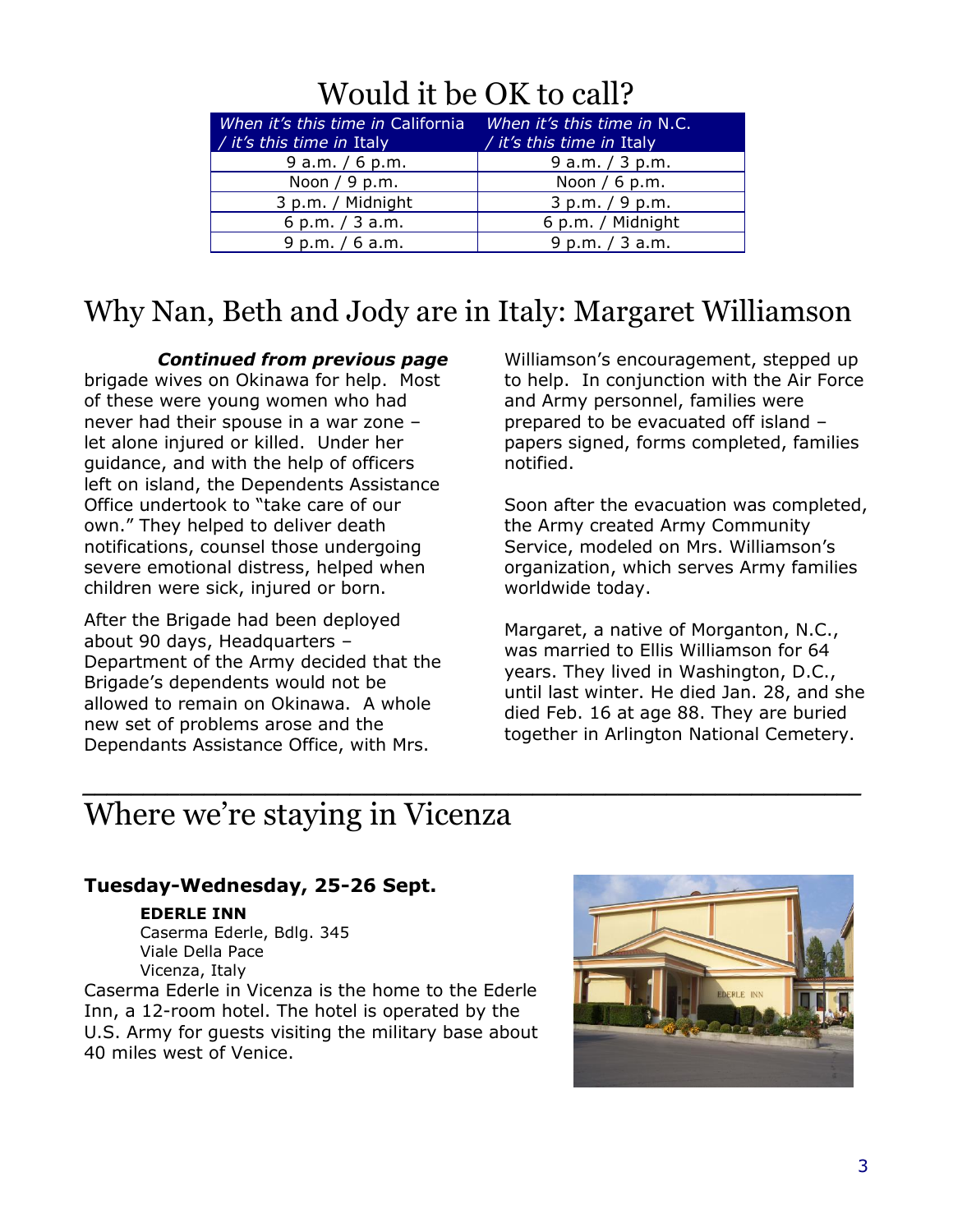## You flew to Venice and didn't see Venice?

Hard to believe, isn't it?

But we wouldn't be here except for the U.S. Army, so we felt obligated for the first two days of our trip to let the Army schedule our time. We felt confident that since Caserma Ederle, the base where we are staying, is just 40 miles from Venice, their sight-seeing plan would include some canals, gondolas and the usual things you'd expect.

So for the remaining days of the trip, for which we were responsible for our own planning and reservations, we assumed we would have already seen Venice.



What Venice looks like to people who do more than just use its airport.

But the Army decided it wanted us to see Vicenza instead, and we will complete the trip having seen Venice only from across the lagoon at Marco Polo International Airport. Some of our future accommodations can't be changed at this point.

Whatever's Italian for *c'est la vie.*

# Today's picture page





**Left:** Jody and Beth in Philadelphia before boarding flight to Italy. **Right:** Beth and Nan waking up before landing in Venice.